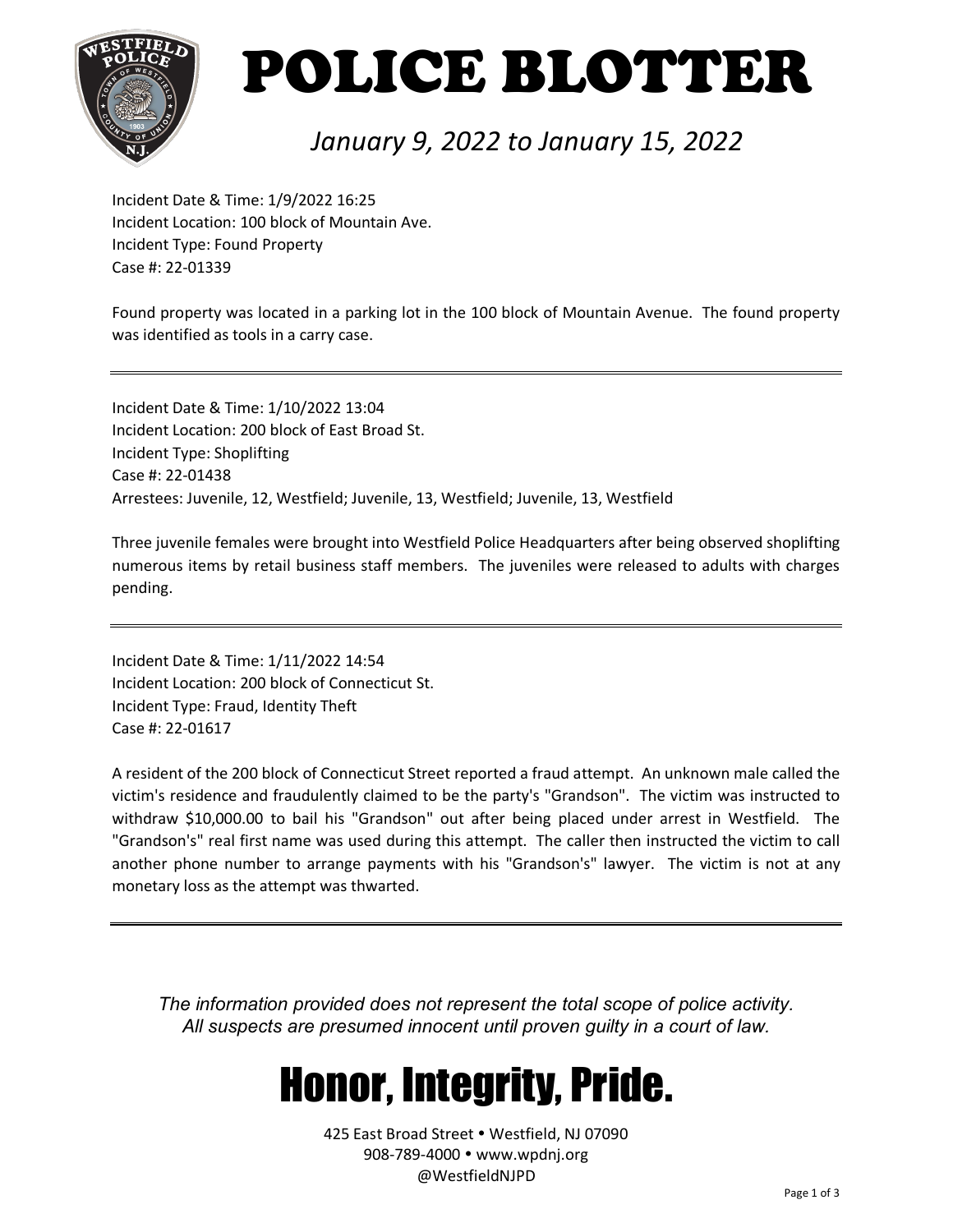

# POLICE BLOTTER

### *January 9, 2022 to January 15, 2022*

Incident Date & Time: 1/12/2022 15:12 Incident Location: 300 block of Central Ave. Incident Type: Identity Theft Case #: 22-01778

A resident of the 300 block of Central Avenue reported an incident of identity theft. The resident stated that after going through a background check for his employer, he learned that another person was listed under his social security number and date of birth.

Incident Date & Time: 1/12/2022 17:49 Incident Location: 300 block of Hazel Ave. Incident Type: Suspicious Incident / Person / Vehicle Case #: 22-01791

Officers responded to the 300 block of Hazel Avenue for a report of a suspicious unknown person knocking on their door. A search of the area yielded negative results.

Incident Date & Time: 1/14/2022 16:15 Incident Location: 300 block of E. Broad St. Incident Type: Assault Case #: 22-02090

A resident reported that her juvenile son was assaulted by two unknown juveniles. The resident stated that while her son was in the area of the 300 block of East Broad Street, two unknown juvenile males proceeded to chase and tackle the juvenile victim multiple times. The unknown juvenile males attempted to take a plush toy that the juvenile victim was holding. The unknown juvenile males eventually fled the area.

*The information provided does not represent the total scope of police activity. All suspects are presumed innocent until proven guilty in a court of law.*

## Honor, Integrity, Pride.

425 East Broad Street . Westfield, NJ 07090 908-789-4000 www.wpdnj.org @WestfieldNJPD